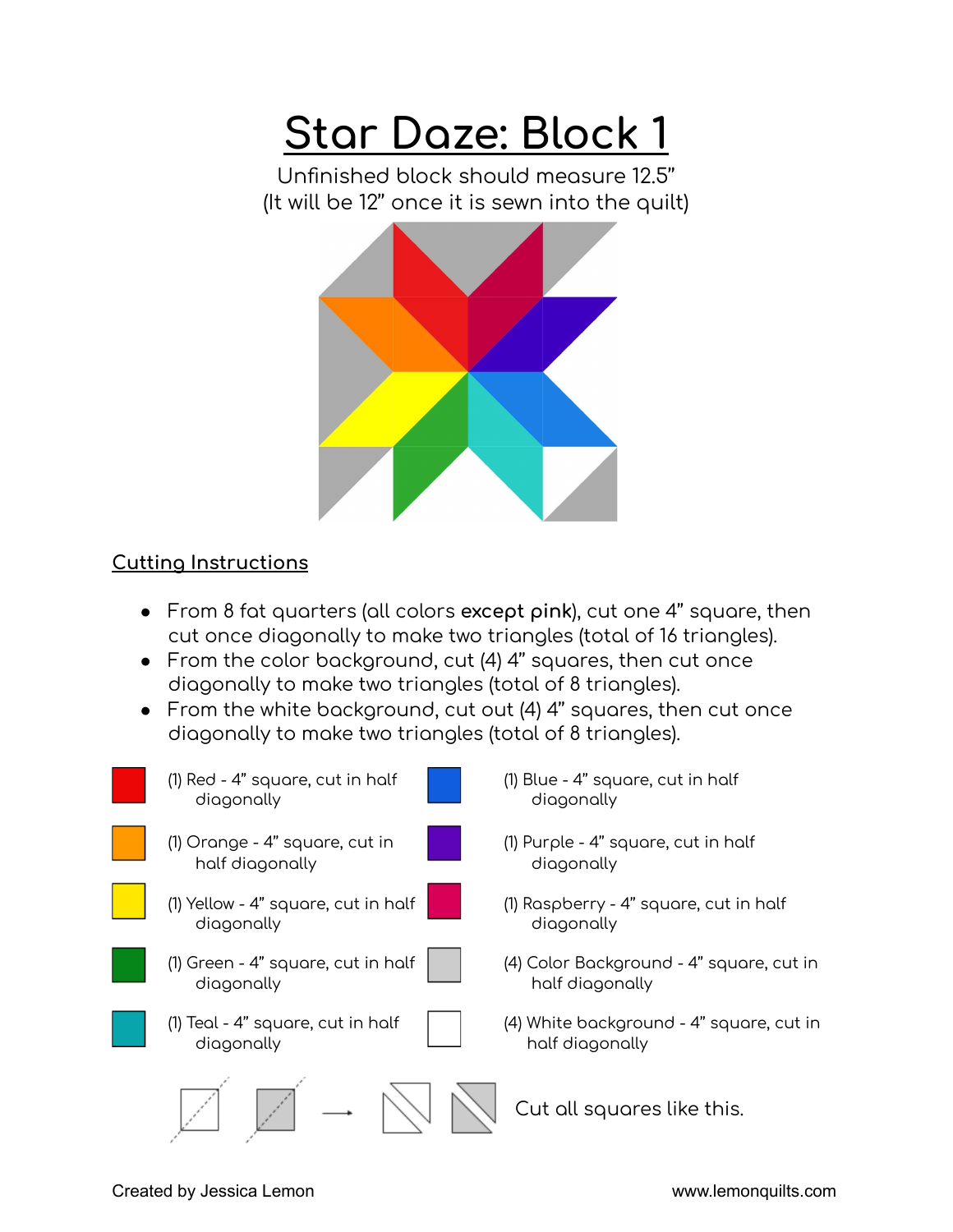## **Assembly**

● Take (**1**) color background triangle and put it with (**1**) white background triangle; sew together on the longest side. Repeat to make (**4**) half square triangles this way. Trim so all HST (half square triangles) measure 3.5'' square.



● Pair a white background triangle with one of each of the following colors: green, teal, blue, and purple. Sew together to make 4 HSTs. Trim to 3.5'' square.



● Pair a color background triangle with one of each of the following colors: red, orange, yellow, raspberry. Sew together to make 4 HSTs. Trim to 3.5'' square.